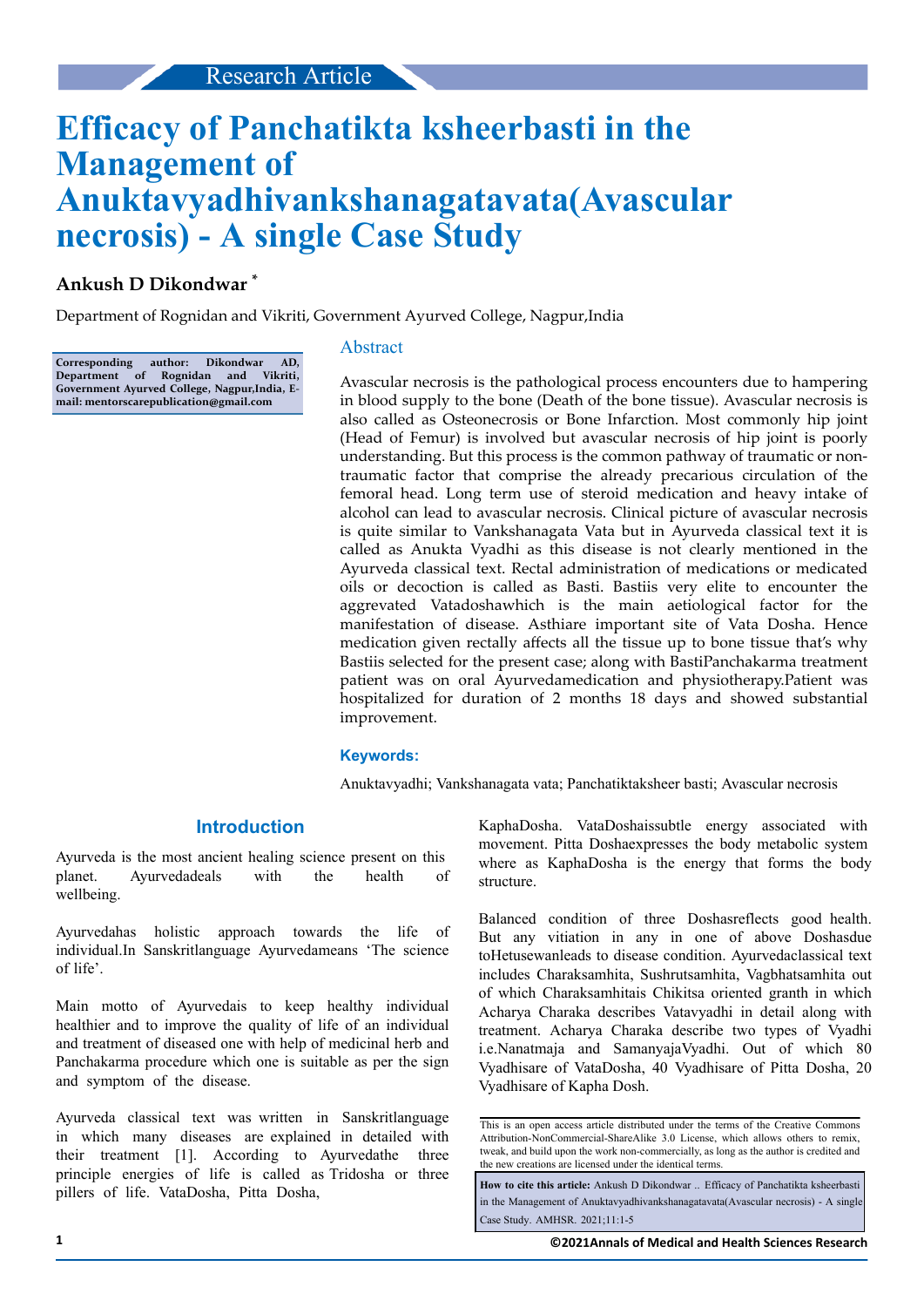In the present study Avscular necrosis of femoral head; more common and most important symptom is VankshanaSandhishool(Predormal symptom of Vata vitiation).[2]Avscular necrosis means death of Bone tissue due to impairment in the blood supply due to trauma (joint and bone marrow ), fatty deposits in the vessels, due to underlying medical condition such as sickle cell anemia, Gaucher's disease can cause diminished blood flow to the bone tissue. In 25% of cases cause is unknown. Anyone can be affected but the condition is more common between the age group from 30 to 50 years. Steroid use, excessive heavy intake of alcohol, Biphosphonate use (Long term use to improve bone density), Certain medical treatment modalities such as radiation therapy for the cancer patient, organ transplant especially kidney transplant are at higher risk to develop Avascular necrosis.

Many people have no sign and symptoms in early stage of Avascular necrosis as it develops gradually. As the condition worsen patient's affected joint might hurt only when you put weight on it. Eventually patient might feel pain even on lying down. Pain can be mild or severe and increase gradually. Pain associated with avascular necrosis of the hip joint might center on the groin, thigh or buttock. Besides the hip, the areas likely to be affected are shoulder, knee, hand, foot. Some people develop avascular necrosis on both sides (bilaterally) such as hips or knee. However, there is no disease explained or found in Ayurvedaclassical texts resembling avascular necrosis such a Vyadhiare termed as AnuktaVyadhi. But according to Ayurveda principle stated by Acharya charaka physician can diagnose on basis of Hetu (Cause), Sthan (Place) and also treat the disease condition. In VankshanagataVatavitiation of VataDoshaoccurs as per Ashrayashrayi Bhava Asthi are Ashraya [3]. According to Acharya Charaka for the treatment of AsthiAshrayiVyadhi's physician can administer Bastias Panchkarma procedure in addition to this Ksheer and Ghrit can be use which is made up of TiktaRasatmak herbs. So according to principle stated by Acharayacharaka patient received PanchatiktaksheerBastiand got relief from pain and the main aim of study is to explain the efficacy of PanchatiktaksheerBastiin VankshanagataVata. A 45 years male patient was fit, fine and healthy before 2.5 years then he went to private hospital for the treatment of complaints which he was encountering includespain in both hip joints, pain in both knee joints for the same complaint he went under the routine investigation, MRI and diagnosed as Avascular Necrosis of both femur. After treatment for avascular necrosis got some relief from pain but symptoms relapse after 1-2 months period with more intensity and addition of difficulty in walking, difficulty in movement of hip joints, pain during movements for which he took treatment from private hospital but didn't get relief so he came and admitted in the Ayurveda Hospital.

## **Discussion**

In this present case as per the sign and symptoms of this patient, we can correlate AnuktaVyadhiVankshangataVatawith Avascular necrosis of femur. Vankshangata VataVyadhi falls under the heading of VataVyadhibecause vitiation of VataDosha occurs due to Hetusewan (MitthyaAhar) and occupies the RiktaSrotas of body which is the main factor for manifestation of disease (VankshangataVata). SrotasRukshata and Parushata observed due to increased RukshaGuna of VataDoshawhich is the key point of Pathogenesis of VataVyadhi. So, to redress the RukshaGuna of VataVaydhiwe used Snehan.Snehan should have to be used in form of Basti. Basti is one of the Panchakarmaprocedure have capability to eradicate the VataDosha completely at the same time provides nutrition to tissue also. VataDosha is mainly located in Pakwashaya (Colon) but bone tissue (Asthi) is also site of Vata. Hence medication administer rectally effects AsthiDhatu [4].

As stated, earlier VankshangataVata is not clearly mentioned the Ayruvedaclassical texts but Vankshan Sandhi Shool is the main and common symptom of the patient. We can also say that this is AsthyashrayiVyadhi so to treat the root cause we can use Panchakarmaprocedure (Basti), Ksheer, Sarpi made up of TiktaRasayuktaDravyas. In PanchatiktaksheerBasti, there are 5 herbs which have principle Rasa as a Tikta Rasa, KatuViapaka, UshanaVirya areGuduchi, Vasa, Patol. Nimb, Kantkari.

PanchatiktaksheerBastiis basically Vatashamaka due to its principle Rasa,Vipaka, Virya also ksheer is Snigdha,Madhur,Vatapittaghna.Ghrit is also Pittanilahara and Balawardhan.Saindhav is Tikshna, Ushna, Sukshma and Vatavikarnashak. A number of studies related on this iproblem were reported [5]. Some studies from global burden articles and other sources were reviewed. From all angles the contents of PanchatiktaksheerBastiare VataDoshahar which is the main factor in the manifestation of VataVyadhi. Also due to the SukshmaGuna of Saindhav and Snehgunyuktata of Ghritthis SnehanBasti (PanchatiktaksheerBasti)reaches VankshanSandhi and AsthiDhatu and effectively reduce intensity of Shool (Pain) which is due to aggrevatedVataDosha of that region.VataDosha is mainly located in Pakwashaya (Colon) but bone tissue (Asthi) is also site of Vata. Hence medication administer rectally effects AsthiDhatu (Table 1,2,3,4 and Table 5).

#### **Result**

#### **Past History**

- No H/O Hypertension, Diabetes Mellites, Bronchial Asthma, Pulmonary
- No H/O Thyroid, Malaria, Dengue, Jaundice.
- No H/O Fall, Trauma, RTA
- No H/O Any Surgery
- No H/O Blood Transfusion
- No H/O Any drug allergy

#### **On Examination**

GC Moderate Weight -58Kg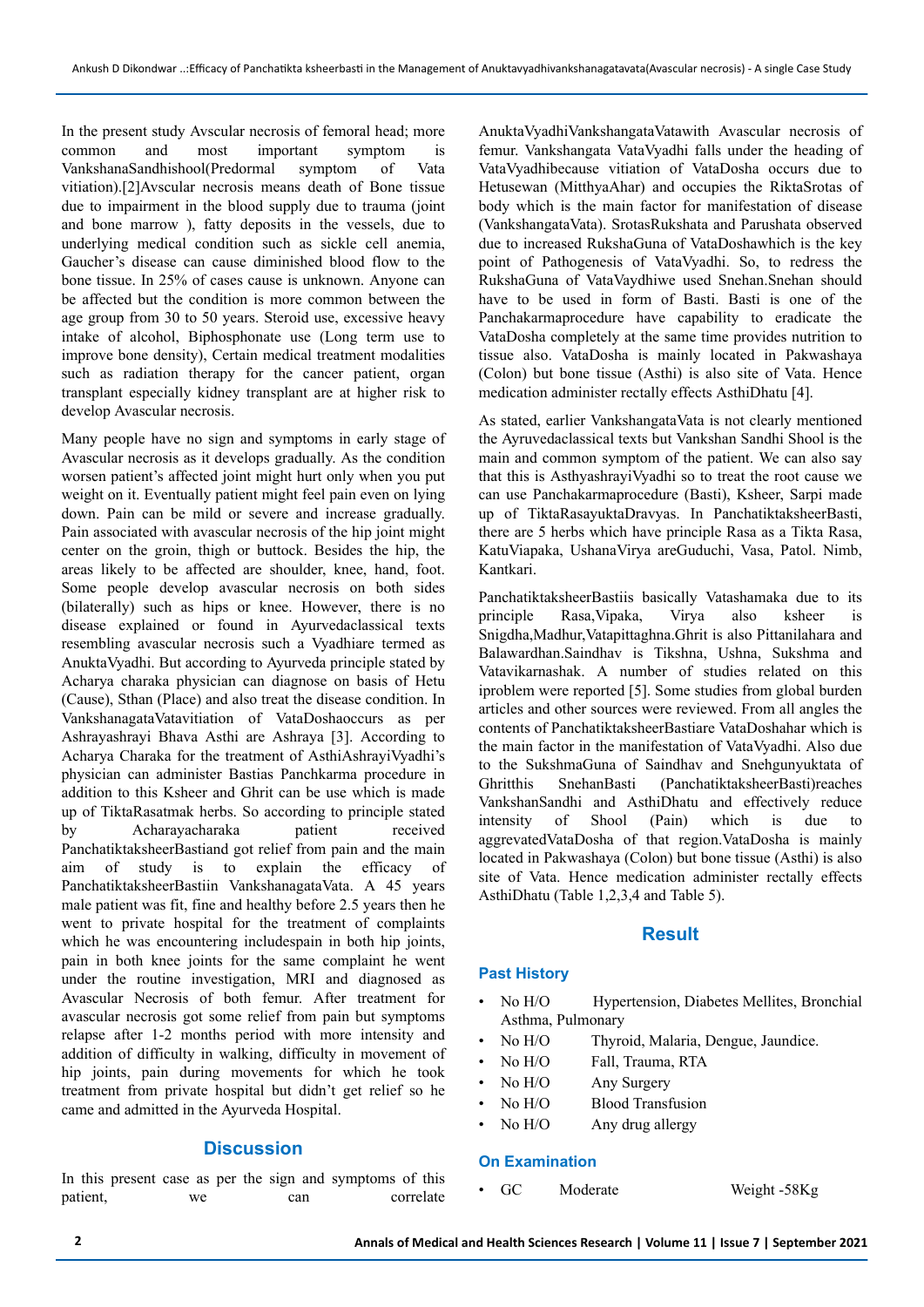- Temp Afebrile
- Pulse- 80/Min
- BP- 130/80 mm of Hg

#### **Clinical Examination**

- Inspection of Hip Joint
- Table 1: Range of motion of Hip joint examination (Before Treatment). Joint Flexion Extension Abduction Adduction Internal Rotation External Rotation Right Hip Joint 100 100 00Painful 150Painful with Support 150Painful with Support Absent Absent Painful Left Hip Joint 900 150 400 200 Normal Normal Painless
- Gait
- Limping Gait
- Walk with Support of Stick
- **MRI** Impression
- F/S/O B/L Avascular Necrosis both Femoral head, Gr III on Right side and Gr ii on Left side.
- Right Hip joint effusion noted with minimal volume.

## **Medicinal Treatment**

- KaishorGuggulu 10gm (40Tabs) 42 Packets
- Mahavatavidwansa Rasa 05gm (20Tabs) 1 Pack. BID
- GulwelSatwa 10gm with Dugdha
- No signs of inflammation
- No Oedema observed
- No dislocation

- ChopchinyadiChurna 40gm (Cow Milk)
- MaharasnadiKwath 20ml BID with Koshnajal
- AbhaGuggulu 10gm (40 Tabs) 42 Packets
- Tab. Calcipral 10gm (40 Tabs) 1 Pack. BID
	- KukkutandtwakBhasma 10gm Koshnajala
- **Panchakarma Treatment**

SarvangSnehan

SarvangNadiswedan

PanchatiktaksheerBasti (16 basti in 1Set)

| Table 2: Intervention. |                                                              |                |            |  |  |  |
|------------------------|--------------------------------------------------------------|----------------|------------|--|--|--|
| Date                   | Medicine<br>Dose                                             |                | Freq       |  |  |  |
| 43668                  | Α.                                                           | 1 Pack.        | <b>BID</b> |  |  |  |
|                        | KaishorGuggulu 10gm (40Tabs) 42<br>With Dugdha               |                |            |  |  |  |
|                        | Mahavatavidwansa Rasa 05gm (20<br>(Cow's Milk)<br>Tabs) Pack |                |            |  |  |  |
|                        |                                                              |                |            |  |  |  |
|                        | ChopchinyadiChurna 40gm                                      |                |            |  |  |  |
|                        | В.                                                           |                |            |  |  |  |
|                        | MaharasanadiKwath                                            |                |            |  |  |  |
|                        | C.<br>20ml                                                   |                | <b>BID</b> |  |  |  |
|                        | SarvangSnehan                                                |                |            |  |  |  |
|                        | D.                                                           |                | OD         |  |  |  |
|                        | SarvangNadiswedan                                            |                |            |  |  |  |
|                        |                                                              |                | OD         |  |  |  |
| 43674                  | PanchatiktaksheerBasti (1st Set.)                            | 125 ml / Daily | OD         |  |  |  |
| 43690                  | PanchatiktaksheerBasti (2nd Set)                             | 125 ml / Daily | OD         |  |  |  |
| 43692                  | SunthisidhhaErandsneha                                       | 5ml            | HS         |  |  |  |
|                        |                                                              |                |            |  |  |  |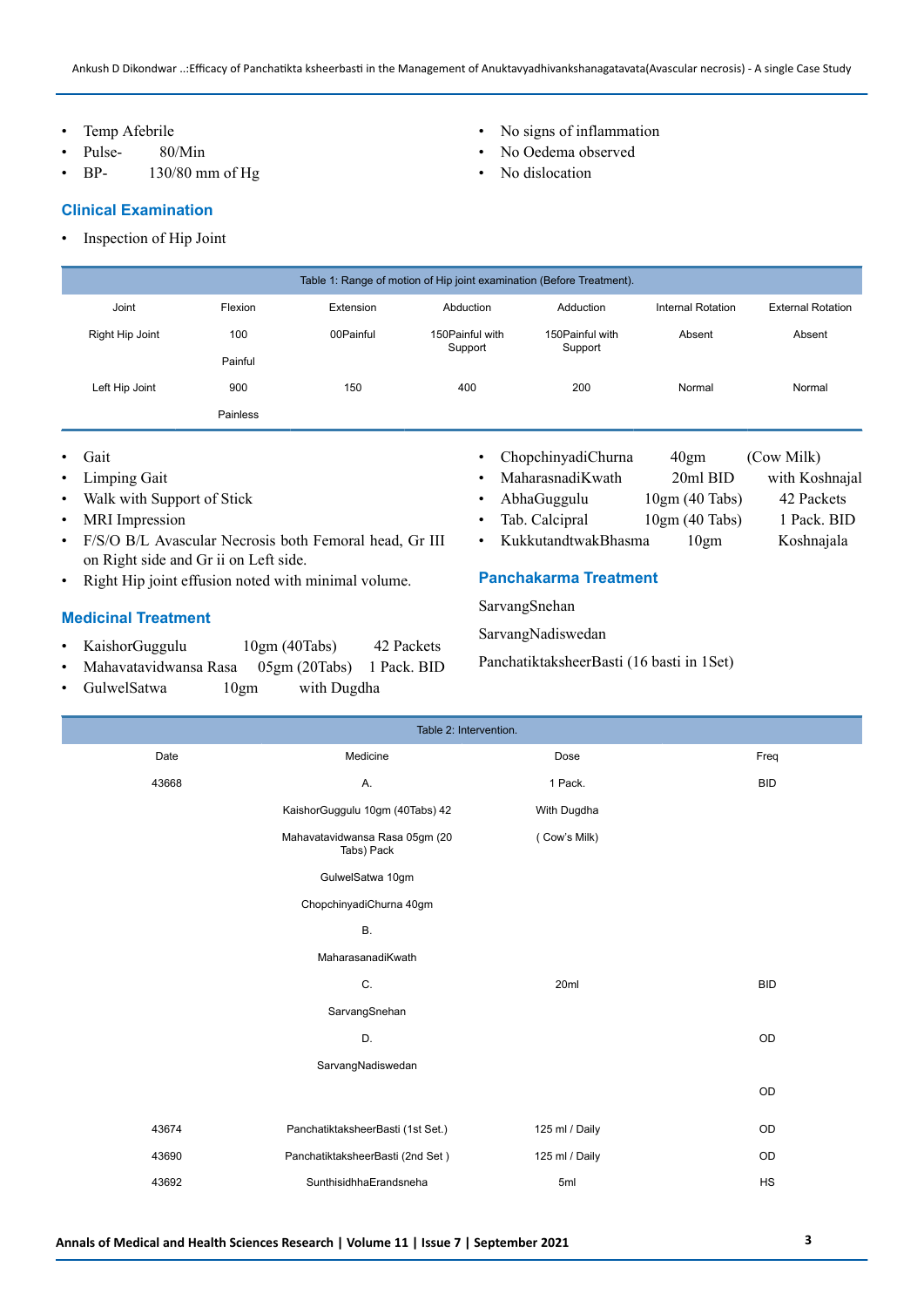| 43710 | PanchatiktaksheerBasti (3rd Set)                        | 125 ml / Daily         | OD         |
|-------|---------------------------------------------------------|------------------------|------------|
|       | (With Addition of<br>Physiotherapy , Exercise, Cycling) |                        |            |
| 43714 | AbhaGuggulu 10gm (40 Tabs) 42                           | 1 Pack with Koshnajala | <b>BID</b> |
|       | Tab. Calcipral 10gm (40 Tabs) Pack                      |                        |            |
|       | KukkutandtwakBhasma 10qm                                |                        |            |
|       | AmalakiRasayan 50gm                                     |                        |            |

| Table : 3 Observation after Intervention.   |                      |                                |                                   |                                   |
|---------------------------------------------|----------------------|--------------------------------|-----------------------------------|-----------------------------------|
|                                             | On Admission 22/7/19 | After 1st Set of Basti 12/8/19 | After 2nd Set of Basti<br>28/8/19 | After 3rd Set of Basti<br>17/9/19 |
| Pain in Right Hip Joint                     | $+ + +$              | $+ +$                          | $\ddot{}$                         | Slight pain                       |
| Pain in Left Hip Joint                      | $+ +$                | $+$                            | $\ddot{}$                         | Relief                            |
| Pain in Both Knee Joint                     | $+ +$                | Relief                         | Relief                            | Relief                            |
| Difficulty during movements<br>of Hip Joint | $+ + +$              | $+ + +$                        | Sit without pain                  | Relief                            |
| Difficulty during sitting                   | $+ +$                | $+ +$                          | Sit without pain                  | Sit without pain                  |
| Walking with support                        | + With Stick         | + With Stick                   | Walk without support              | Walk without support              |

| Table: 4 showing changes in gait. |                                        |  |  |  |
|-----------------------------------|----------------------------------------|--|--|--|
| Gait of patient                   |                                        |  |  |  |
| Early stage without treatment     | Painful walking with help of stick     |  |  |  |
| After 1st set of Basti            | Pain reduce walk with support of stick |  |  |  |
| After 2nd set of Basti            | Walk without stick                     |  |  |  |
| After 3rd set of Basti            | Can walk Staircase                     |  |  |  |
|                                   |                                        |  |  |  |

Table: 5 Showing AT and BT changes of range of motion of Hip joint.

## **Materials and Methods**

In this present case we are using one of the finest procedures amongst Panchakarma. Basti (Rectal Administration of Medicated decoction or medicated Ghrit). In this case we are giving PanchatiktaksheerBasti. For the preparation of this Basti Physician needs Panchatikta.

#### **PanchatiktaDravya**

- Guduchi (Tinosporacordifolia)
- Vasa (Adhatodavasaca)
- Nimb (Azadirachtaindica)
- Patol (TrichosanthesdioicaRoxb)
- Kantkari (Solanum surratenseBurm.)
- Ghrit
- Ksheer(Cow's Milk)
- Madhu (Honey)
- Saindhav (Salt)
- Basti pot (Enema pot)
- Rubber Catheter No 10.

Preparation of PanchatiktaksheerBasti

Take 5ml Madhu and 1 pinch of Saindav, mix it properly up to 5-10 mins. (Till those two substances become one). Add 20ml Ghrit in the above mixture again stirrer properly. Add 50 ml Ksheer after proper mixing addition of 50 ml Kwath in it.

Administration of PanchatiktasheerBasti

Basti is administer rectally when patient was on left lateral position with right leg folded in knee near abdomen. Total 125 ml of PanchatiktaksheerBastiwas administered to patient.